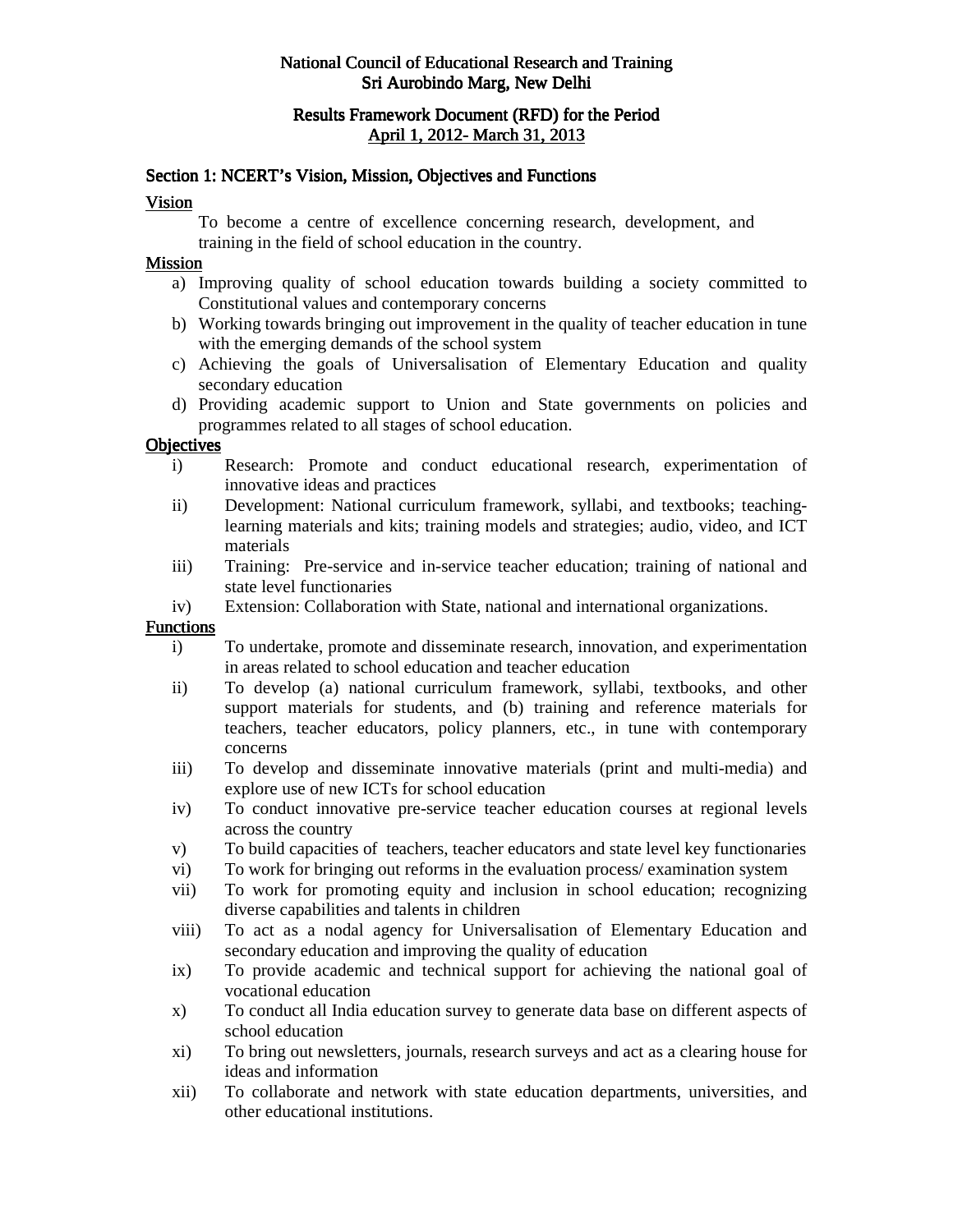| Objective | Wt | <b>Actions</b>                                                                                            | <b>Success Indicator</b>                                                     | Unit                              | Wt              | <b>Excellent</b> | <b>Very</b><br>Good | Good     | Fair     | Poor           |
|-----------|----|-----------------------------------------------------------------------------------------------------------|------------------------------------------------------------------------------|-----------------------------------|-----------------|------------------|---------------------|----------|----------|----------------|
| Research  | 25 | . Research on issues<br>concerning quality<br>improvement in school<br>education and teacher<br>education | Development of<br>research designs,<br>tools, and conduct<br>of studies      | Number of<br>studies<br>completed | $5\overline{)}$ | 8                | 7                   | 6        | 5        | $\overline{4}$ |
|           |    | 2. 8 <sup>th</sup> All India School<br><b>Education Survey</b>                                            | Release of flash<br>statistics                                               | Date                              | $\overline{4}$  | 31.7.12          | 31.8.12             | 31.9.12  | 30.10.12 | 31.11.12       |
|           |    | 3. Researches in the area of<br>and ICT in school<br>ET<br>education                                      | Collection of data<br>and<br>conceptual<br>material                          | Date                              | 3               | 15.2.13          | 28.2.13             | 15.3.13  | 25.3.13  | 31.3.13        |
|           |    | 4. Conduct of Achievement<br>Surveys (Classes III, VIII<br>and $X$ )                                      | Development and<br>try out of tools<br>(class III)                           | Date                              | $\overline{2}$  | 31.10.12         | 10.11.12            | 15.11.12 | 25.11.12 | 30.11.12       |
|           |    |                                                                                                           | Sharing and<br>administration of<br>tools (class VIII)                       | Date                              | $\overline{2}$  | 31.12.12         | 15.1.13             | 25.1.13  | 10.2.13  | 28.2.13        |
|           |    |                                                                                                           | Development of<br>assessment<br>framework and<br>tools $(class X)$           | Date                              | $\overline{2}$  | 15.2.13          | 28.2.13             | 15.3.13  | 25.3.13  | 31.3.13        |
|           |    | 5. Financial support to ERIC<br>projects                                                                  | Processing of new<br>proposals and<br>releasing funds to<br>ongoing projects | Number                            | $\overline{2}$  | 20               | 18                  | 16       | 14       | 12             |
|           |    | 6. Promotion of Girls'<br>Education and education of<br>children with special needs                       | Timely completion<br>of study                                                | Date                              | $\overline{2}$  | 31.1.13          | 15.2.13             | 28.2.13  | 15.3.13  | 31.3.13        |

# Section 2: Results Framework Document (RFD) - 2012-13 for NCERT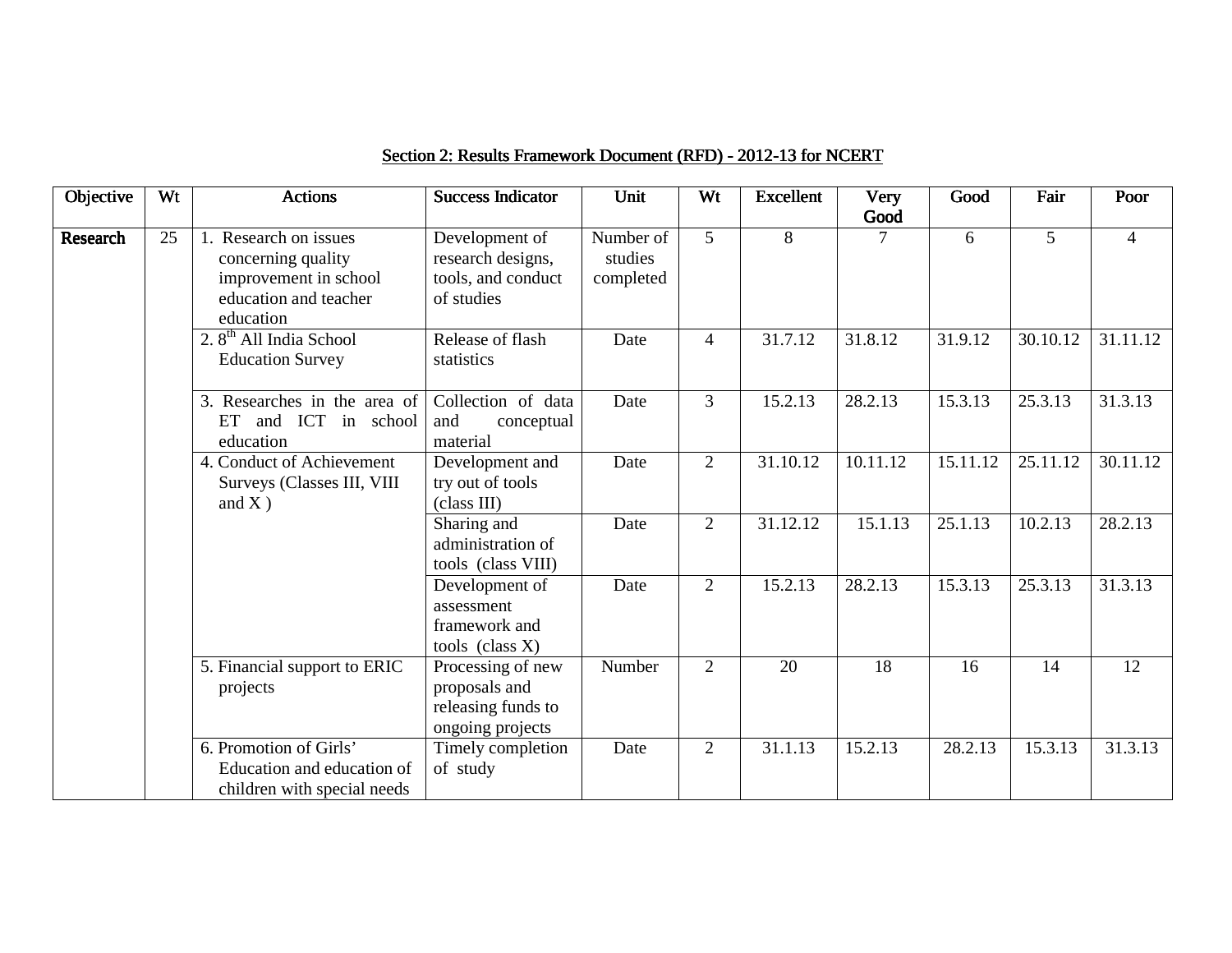|                 |    | 7.Research<br>in<br>quality<br>monitoring programmes of<br><b>SSA</b>                                                             | Data analysis and<br>preparation of<br>report                                                                                           | Date               | 3              | 15.2.13 | 28.2.13 | 10.3.13  | 20.3.13        | 31.3.13  |
|-----------------|----|-----------------------------------------------------------------------------------------------------------------------------------|-----------------------------------------------------------------------------------------------------------------------------------------|--------------------|----------------|---------|---------|----------|----------------|----------|
| Developm<br>ent | 25 | 1. Development of framework<br>and syllabi for diploma<br>courses in biology,<br>chemistry, mathematics and<br>physical education | Development of<br>syllabi                                                                                                               | Date               | $\overline{2}$ | 28.2.13 | 10.3.13 | 15.3.13  | 25.3.13        | 31.3.13  |
|                 |    | 2. Textbooks for two-year<br>B.Ed. programme                                                                                      | Development and<br>finalization of<br>books                                                                                             | Number of<br>books | $\overline{2}$ | 5       | 4       | 3        | $\overline{2}$ |          |
|                 |    | 3. Audio, and audio-video<br>programmes in subject areas                                                                          | Development and<br>dissemination of<br>programmes                                                                                       | Number             | 3              | 100     | 90      | 80       | 70             | 60       |
|                 |    | 4. Subject specific Kits in<br>science and mathematics for<br>different levels                                                    | Design and<br>development                                                                                                               | Date               | $\overline{2}$ | 5.2.13  | 20.2.13 | 10.3.13  | 20.3.13        | 31.3.13  |
|                 |    | 5.<br>early<br>Programmes<br>on<br>literacy under SSA                                                                             | of<br>Development<br>package,<br>for<br>parameters<br>functional<br>school<br>criteria<br>libraries,<br>children's<br>for<br>literature | Date               | 3              | 31.8.12 | 30.9.12 | 31.10.12 | 30.11.12       | 31.12.12 |
|                 |    | 6. Development of quality<br>monitoring tools for the<br>secondary stage of education<br>under RMSA                               | Compilation of<br><b>QMTs</b>                                                                                                           | Date               | $\overline{2}$ | 15.2.13 | 28.2.13 | 10.3.13  | 20.3.13        | 31.3.13  |
|                 |    | 7. Textbooks on health and<br>physical education and<br>human rights for secondary<br>stage                                       | Publication of<br>textbooks                                                                                                             | Date               | $\overline{2}$ | 31.1.13 | 15.2.13 | 28.2.13  | 15.3.13        | 31.3.13  |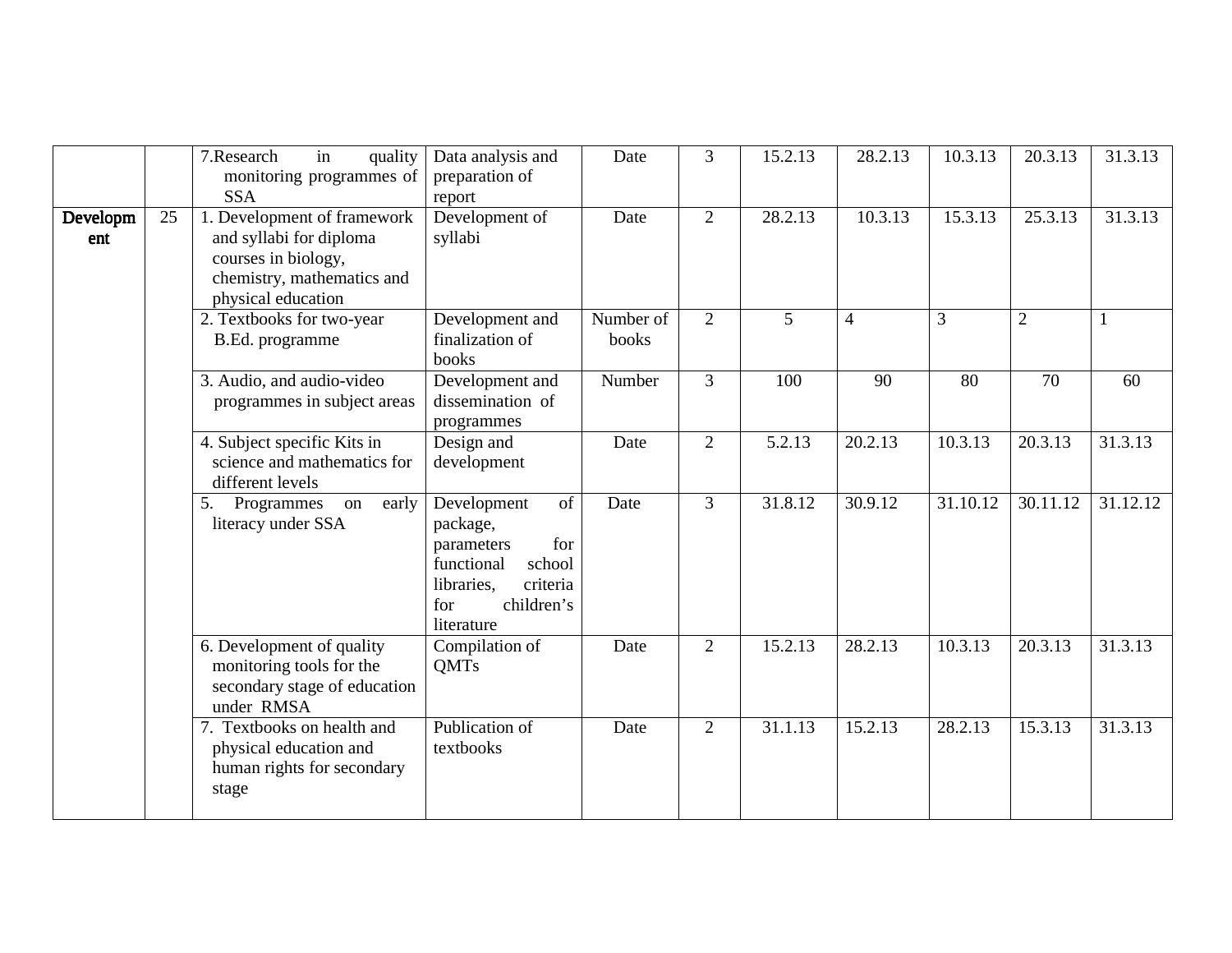|                 |    | 8. Development of modular<br>curricula in different areas<br>of NVEQF                                                                                                                                              | Development of<br>modular curricula                                           | Number                            | 2              | 8        | 6       | 4       | $\overline{2}$ |                |
|-----------------|----|--------------------------------------------------------------------------------------------------------------------------------------------------------------------------------------------------------------------|-------------------------------------------------------------------------------|-----------------------------------|----------------|----------|---------|---------|----------------|----------------|
|                 |    | 9. Material on adolescence<br>and population education                                                                                                                                                             | Development<br>and<br>of<br>finalization<br>material                          | Date                              | 2              | 15.2.13  | 28.2.13 | 10.3.13 | 20.3.13        | 31.3.13        |
|                 |    | 10. Materials against corporal<br>punishment                                                                                                                                                                       | of<br>Preparation<br>audio-video spots<br>and documentation<br>of experiences | Date                              | 2              | 15.2.13  | 28.2.13 | 10.3.13 | 20.3.13        | 31.3.13        |
|                 |    | Material on teaching-<br>11.<br>learning in mathematics and<br>early primary grades                                                                                                                                | of<br>Documentation<br>classroom<br>and<br>processes<br>tryout                | Date                              | $\overline{3}$ | 31.12.12 | 15.1.13 | 31.1.13 | 15.2.13        | 10.3.13        |
| <b>Training</b> | 25 | 1. Pre-service Courses in RIEs                                                                                                                                                                                     | <b>Conduct of Courses</b><br>in each RIEs                                     | Number of<br>students<br>enrolled | 10             | 2400     | 2300    | 2200    | 2100           | 2000           |
|                 |    | 2.<br><b>Building</b><br>Capacity<br>of<br>teachers/teacher educators/<br>key resource persons in<br>subject areas, vocational<br>other<br>education<br>and<br>contemporary<br>concerns<br>including RTE Act, 2009 | Conduct of<br>programmes                                                      | Number of<br>programme<br>S       | 6              | 14       | 12      | 10      | 8              | $\overline{7}$ |
|                 |    | 3. Diploma course in guidance<br>and counselling                                                                                                                                                                   | Conduct of<br>programmes                                                      | Number of<br>students             | $\overline{2}$ | 140      | 130     | 120     | 100            | 80             |
|                 |    | 4 Training Programme on E-<br>Learning for teacher<br>educators of DIET, CTE,<br><b>IASE</b> and CIET                                                                                                              | Conduct of<br>programme                                                       | Date                              | $\overline{3}$ | 31.1.13  | 15.2.13 | 28.2.13 | 15.3.13        | 31.3.13        |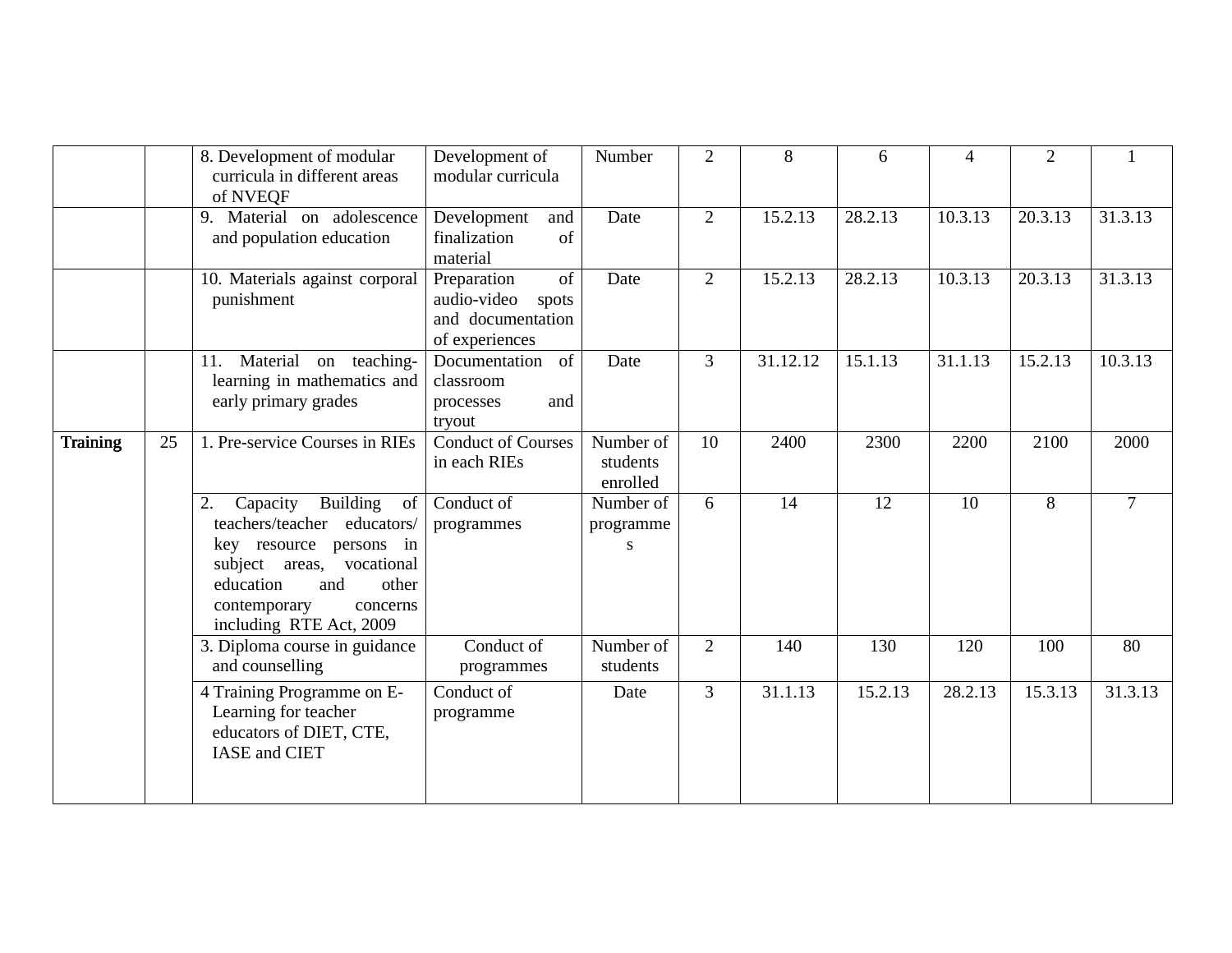|                  |    | 5. Popularization of Source<br>Book on assessment at the                                                                                     | Conduct of<br><b>Regional Meetings</b>                 | Date                  | $\overline{2}$ | 20.1.13        | 31.1.13        | 15.2.13        | 28.2.13  | 31.3.13  |
|------------------|----|----------------------------------------------------------------------------------------------------------------------------------------------|--------------------------------------------------------|-----------------------|----------------|----------------|----------------|----------------|----------|----------|
|                  |    | primary level<br>6. Training of state resource<br>persons in population and<br>adolescent education                                          | Conduct of two<br>training<br>programmes               | Date                  | $\overline{2}$ | 30.9.12        | 20.10.12       | 31.10.12       | 10.11.12 | 15.11.12 |
| <b>Extension</b> | 15 | 1. Publication of Journals                                                                                                                   | Finalization of<br>Manuscripts                         | Number of<br>journals | $\overline{2}$ | 24             | 22             | 20             | 18       | 16       |
|                  |    | 2. Conduct of National Talent<br><b>Search Examination Scheme</b>                                                                            | Declaration of<br>results                              | Date                  | $\overline{2}$ | 1.1.13         | 15.1.13        | 31.1.13        | 15.2.13  | 28.2.13  |
|                  |    | 3. NCERT Doctoral<br>Fellowships                                                                                                             | Selection of<br>candidates                             | Date                  | $\overline{2}$ | 31.8.12        | 15.9.12        | 30.9.12        | 15.10.12 | 31.10.12 |
|                  |    | 4. Organisation Of Jawaharlal<br>Nehru Exhibition For<br>Science and Environmental<br><b>Education For Children</b>                          | Number of<br>participating<br>States/<br>Organizations | Number                | $\overline{2}$ | 40             | 35             | 30             | 28       | 25       |
|                  |    | 5. National Project Progress<br><b>Workshops of National</b><br>Population Education<br>Project and Adolescent<br><b>Education Programme</b> | Organization of<br>workshops/<br>meetings              | Number                | $\overline{2}$ | $\overline{4}$ | $\overline{3}$ | $\overline{2}$ |          |          |
|                  |    | Organization<br>of<br>6.<br>$CO-$<br>activities<br>curricular<br>on<br>and adolescent<br>population<br>education                             | Organizations of<br>programmes                         | Date                  | $\overline{2}$ | 10.2.13        | 20.2.13        | 5.3.13         | 15.3.13  | 31.3.13  |
|                  |    | 7. Outreach Programme for<br>Peace Education                                                                                                 | Conduct of<br>programme                                | Date                  | $\mathbf{1}$   | 30.6.12        | 15.7.12        | 31.7.12        | 15.8.12  | 31.8.12  |
|                  |    | 8. All India Children's<br><b>Educational Audio-video</b><br>Festival                                                                        | Timely<br>organization                                 | Date                  | $\overline{2}$ | 16.11.12       | 30.11.12       | 15.12.12       | 31.12.12 | 15.1.13  |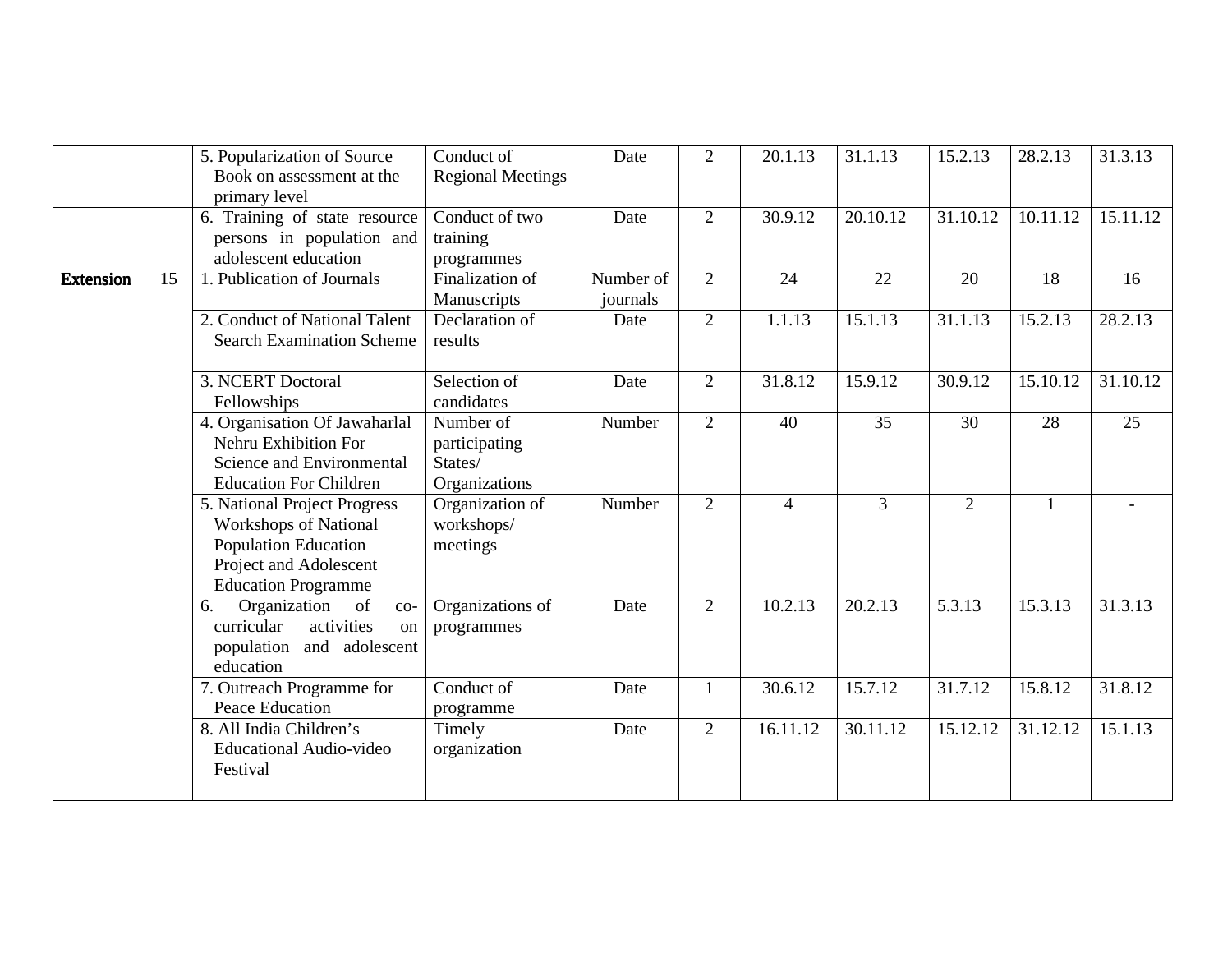| Improving        | 4              | Develop RFD for all            | Percentage of RCs | $\%$ | 4 | 100     | 95      | 90      | 85      | 80      |
|------------------|----------------|--------------------------------|-------------------|------|---|---------|---------|---------|---------|---------|
| Internal         |                | <b>Responsibility Centres</b>  | converted         |      |   |         |         |         |         |         |
| Efficiency       |                |                                |                   |      |   |         |         |         |         |         |
| <b>Efficient</b> | 4              | Timely submission of draft for | On-time           | Date | 4 | 14.4.12 | 30.4.12 | 15.5.12 | 25.5.12 | 31.5.12 |
| Functio-         |                | approval and results           | submission        |      |   |         |         |         |         |         |
| ning of the      |                |                                |                   |      |   |         |         |         |         |         |
| <b>RFD</b>       |                |                                |                   |      |   |         |         |         |         |         |
| System           |                |                                |                   |      |   |         |         |         |         |         |
| <b>Ensuring</b>  | $\overline{2}$ | Submission of Budget           | Timely submission | $\%$ | 2 | 100     | 90      | 80      | 70      | 60      |
| Comp-            |                | Estimate, Preparation of       | of Annual Account |      |   |         |         |         |         |         |
| liance to        |                | Annual Account within          |                   |      |   |         |         |         |         |         |
| Financial        |                | stipulated time                |                   |      |   |         |         |         |         |         |
| Account-         |                |                                |                   |      |   |         |         |         |         |         |
| ability          |                |                                |                   |      |   |         |         |         |         |         |

\* Mandatory Objectives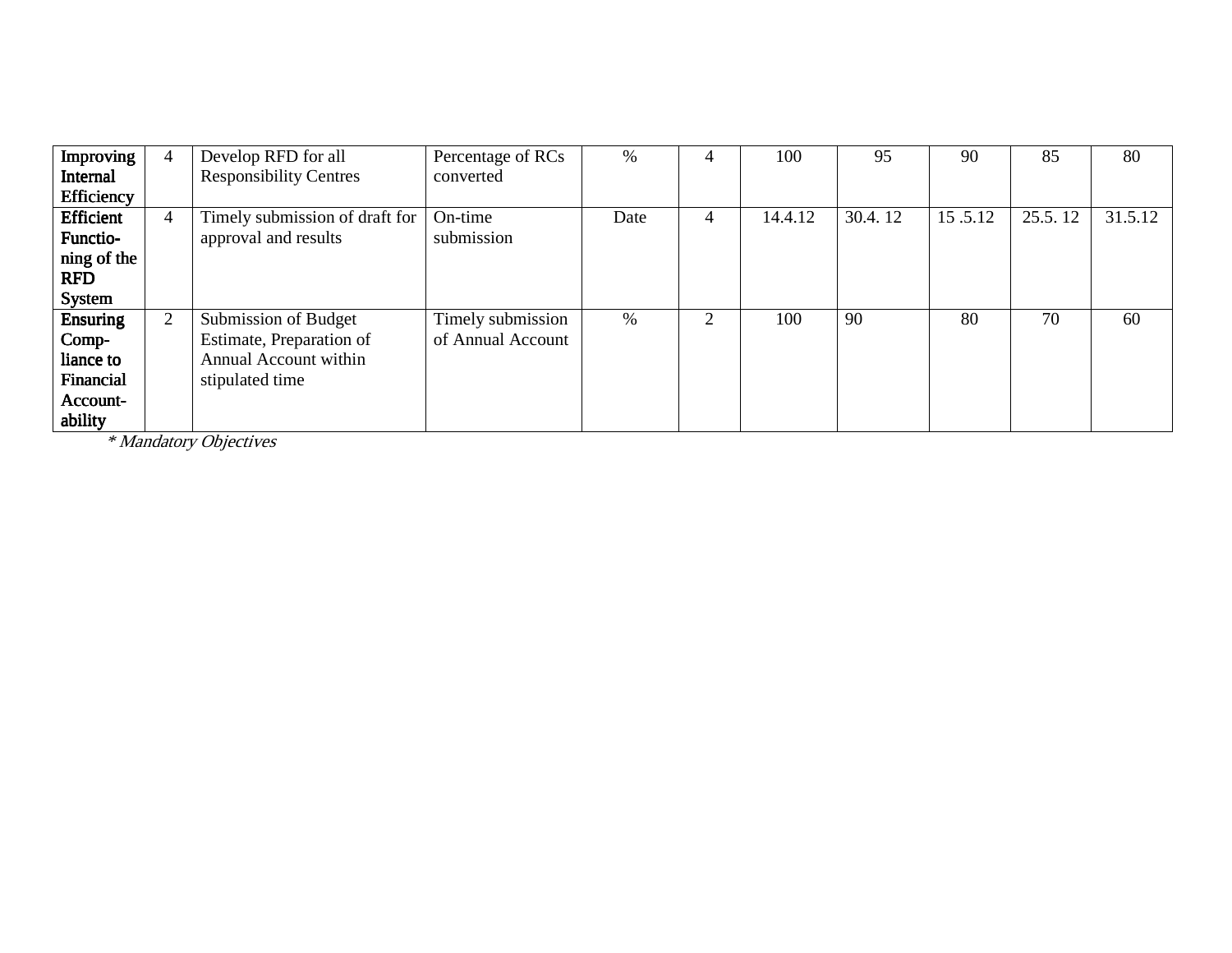| Objective | Wt | <b>Actions</b>                                                                                             | <b>Success Indicator</b>                                                     | Unit                              | Wt             | Actual<br>Value for<br>FY 10/11 | Actual<br>Value for<br>FY 11/12 | <b>Actual</b><br>Value<br>for FY<br>12/13 | Actual<br>Value<br>for FY<br>13/14 | Actual<br>Value<br>for FY<br>14/15 |
|-----------|----|------------------------------------------------------------------------------------------------------------|------------------------------------------------------------------------------|-----------------------------------|----------------|---------------------------------|---------------------------------|-------------------------------------------|------------------------------------|------------------------------------|
| Research  | 25 | 1. Research on issues<br>concerning quality<br>improvement in school<br>education and teacher<br>education | Development of<br>research designs,<br>tools, and conduct<br>of studies      | Number of<br>studies<br>completed | $\mathfrak{S}$ | 28                              | 11                              | 8                                         | 8                                  | 8                                  |
|           |    | $2.8th$ All India School<br><b>Education Survey</b>                                                        | Release of flash<br>statistics                                               | Date                              | $\overline{4}$ |                                 |                                 | 31.7.12                                   |                                    |                                    |
|           |    | 3. Researches in the area of<br>and ICT in school<br>ET<br>education                                       | Collection of data<br>and<br>conceptual<br>material                          | Date                              | $\overline{3}$ | $\overline{a}$                  | $\overline{a}$                  | 15.2.13                                   |                                    |                                    |
|           |    | 4. Conduct of Achievement<br>Surveys (Classes III, VIII<br>and $X$ )                                       | Development and<br>try out of tools<br>(class III)                           | Date                              | $\overline{2}$ |                                 |                                 | 31.10.12                                  |                                    |                                    |
|           |    |                                                                                                            | Sharing and<br>administration of<br>tools (class VIII)                       | Date                              | $\overline{2}$ |                                 |                                 | 31.12.12                                  |                                    |                                    |
|           |    |                                                                                                            | Development of<br>assessment<br>framework and<br>tools (class X)             | Date                              | $\overline{2}$ | $\overline{\phantom{a}}$        | $\sim$                          | 15.2.13                                   | $\sim$                             |                                    |
|           |    | 5. Financial support to ERIC<br>projects                                                                   | Processing of new<br>proposals and<br>releasing funds to<br>ongoing projects | Number                            | $\overline{2}$ | $\overline{20}$                 | 16                              | 20                                        | 20                                 | 20                                 |

### <u>Section 3: Trend Value for Success Indicators for NCERT</u>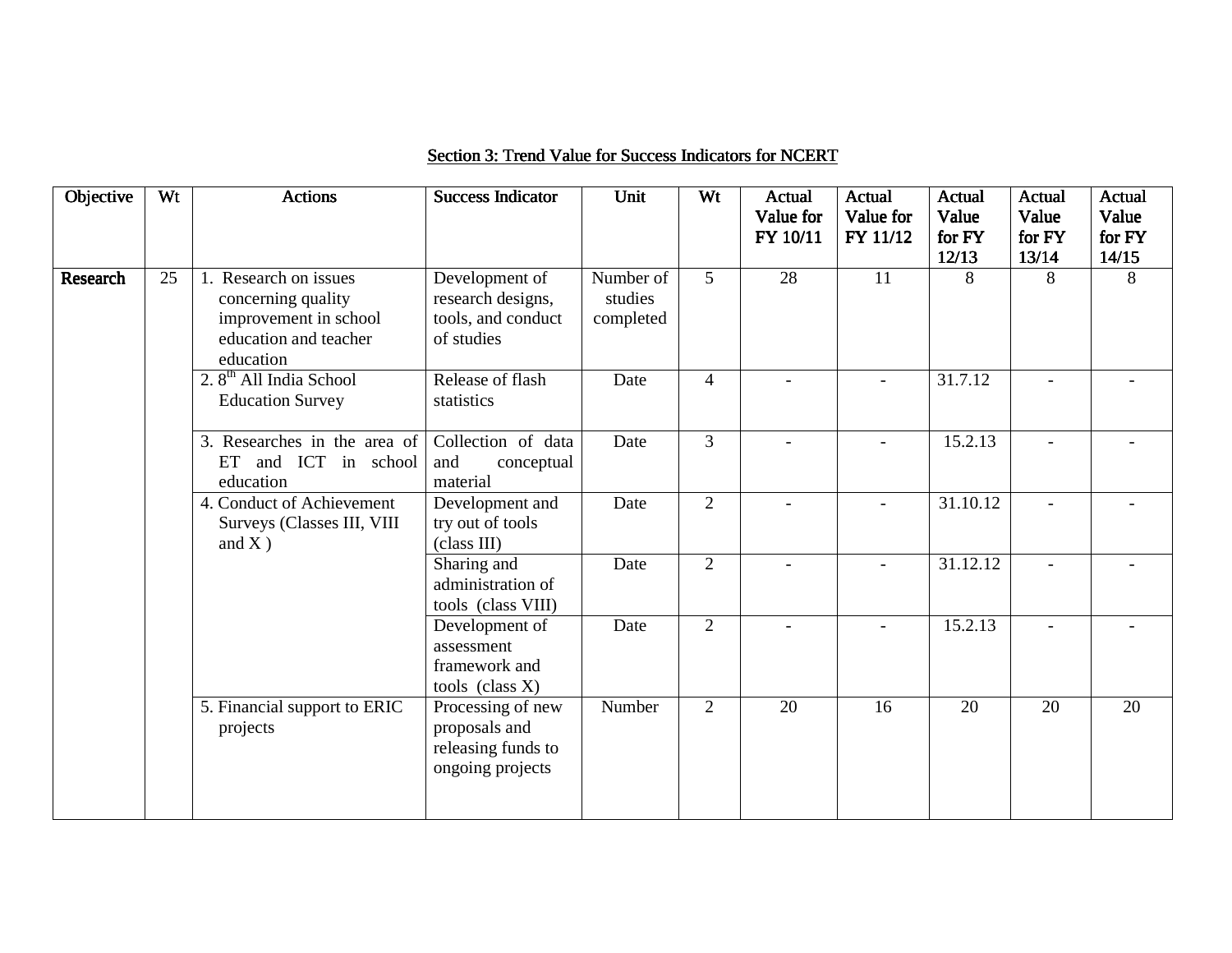|                 |    | 6. Promotion of Girls'<br>Education and education of<br>children with special needs                                               | Timely completion<br>of study                                                                                                           | Date               | 2              |         | 31.3.12        | 31.1.13  |                |          |
|-----------------|----|-----------------------------------------------------------------------------------------------------------------------------------|-----------------------------------------------------------------------------------------------------------------------------------------|--------------------|----------------|---------|----------------|----------|----------------|----------|
|                 |    | 7.Research<br>in<br>quality<br>monitoring programmes of<br><b>SSA</b>                                                             | Data analysis and<br>preparation of<br>report                                                                                           | Date               | $\overline{3}$ |         |                |          |                |          |
| Developm<br>ent | 25 | 1. Development of framework<br>and syllabi for diploma<br>courses in biology,<br>chemistry, mathematics and<br>physical education | Development of<br>syllabi                                                                                                               | Date               | $\overline{2}$ |         |                |          |                |          |
|                 |    | 2. Textbooks for two-year<br>B.Ed. programme                                                                                      | Development and<br>finalization of<br>books                                                                                             | Number of<br>books | $\overline{2}$ |         | $\overline{2}$ | 5        |                |          |
|                 |    | 3. Audio, and audio-video<br>programmes in subject areas                                                                          | Development and<br>dissemination of<br>programmes                                                                                       | Number             | $\overline{3}$ | 40      | 40             | 100      | 80             | 80       |
|                 |    | 4. Subject specific Kits in<br>science and mathematics for<br>different levels                                                    | Design and<br>development                                                                                                               | Date               | 2              | 31.3.11 | 5.2.12         | 5.2.13   | 31.3.14        | 31.3.15  |
|                 |    | 5.<br>Programmes on<br>early<br>literacy under SSA                                                                                | Development<br>of<br>package,<br>for<br>parameters<br>school<br>functional<br>criteria<br>libraries,<br>children's<br>for<br>literature | Date               | $\overline{3}$ |         |                | 31.10.12 | 31.10.13       | 31.10.14 |
|                 |    | 6. Development of quality<br>monitoring tools for the<br>secondary stage of education<br>under RMSA                               | Compilation of<br><b>QMTs</b>                                                                                                           | Date               | 2              |         |                | 15.2.13  | $\blacksquare$ |          |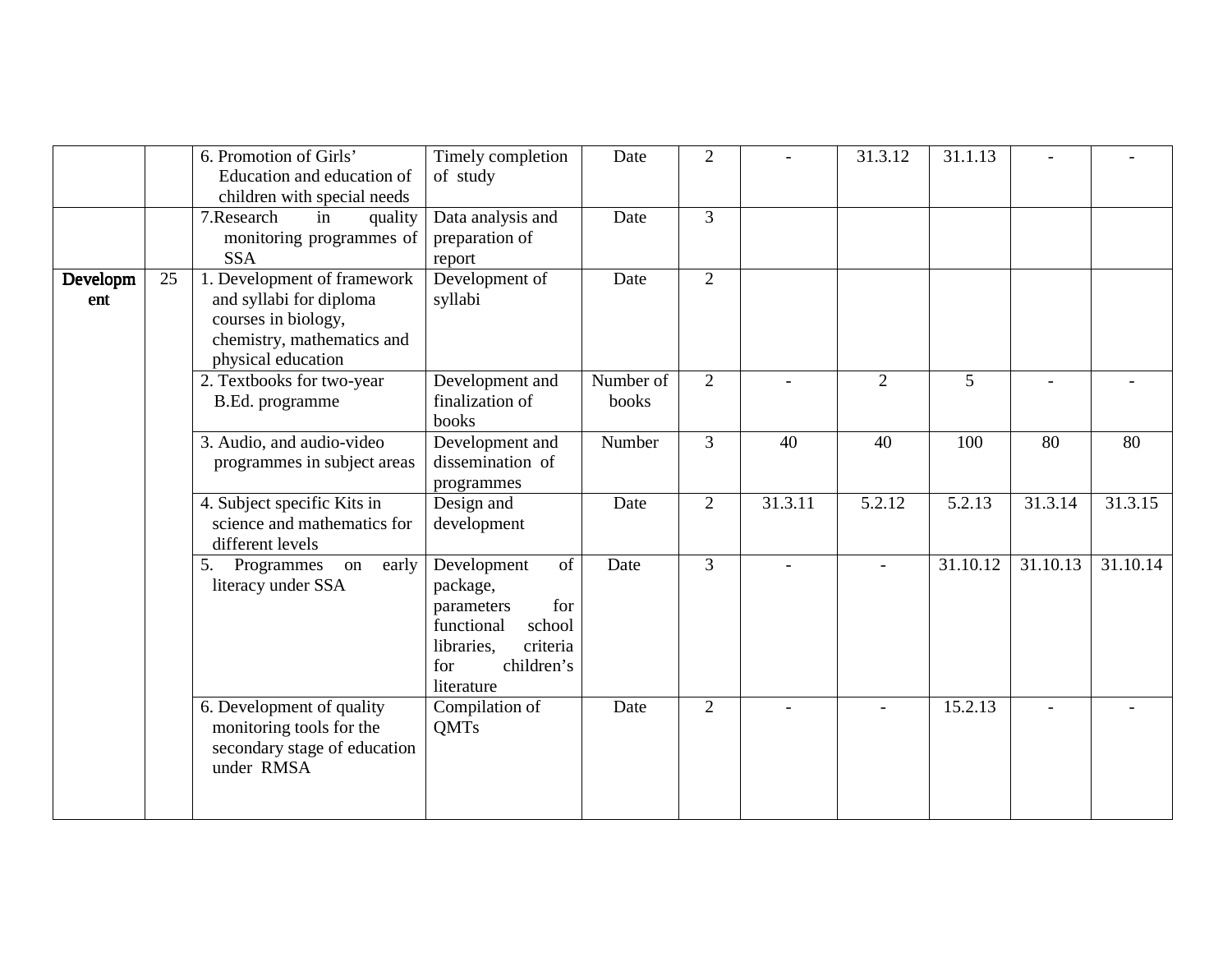|           |    | 7. Textbooks on health and<br>physical education and<br>human rights for secondary<br>stage                                                                                                                 | Publication of<br>textbooks                                                      | Date                              | $\overline{2}$ |      |                | 31.1.13 |         |         |
|-----------|----|-------------------------------------------------------------------------------------------------------------------------------------------------------------------------------------------------------------|----------------------------------------------------------------------------------|-----------------------------------|----------------|------|----------------|---------|---------|---------|
|           |    | 8. Development of modular<br>curricula in different areas<br>of NVEQF                                                                                                                                       | Development of<br>modular curricula                                              | Number                            | $\overline{2}$ |      | $\overline{a}$ | 8       | 6       | 6       |
|           |    | 9. Material on adolescence<br>and population education                                                                                                                                                      | Development<br>and<br>of<br>finalization<br>material                             | Date                              | $\overline{2}$ |      |                | 31.3.13 | 31.3.14 | 31.3.15 |
|           |    | 10. Materials against corporal<br>punishment                                                                                                                                                                | of<br>Preparation<br>audio-video<br>spots<br>and documentation<br>of experiences | Date                              | $\overline{2}$ |      |                | 31.3.13 | 31.3.14 | 31.3.15 |
|           |    | Material on teaching-<br>11.<br>learning in mathematics and<br>early primary grades                                                                                                                         | of<br>Documentation<br>classroom<br>and<br>processes<br>tryout                   | Date                              | $\overline{3}$ |      |                | 31.1.13 | 31.1.14 | 31.1.15 |
| 1Training | 25 | 1. Pre-service Courses in RIEs                                                                                                                                                                              | <b>Conduct of Courses</b><br>in each RIEs                                        | Number of<br>students<br>enrolled | 10             | 2375 | 2477           | 2400    | 2400    | 2400    |
|           |    | Capacity<br>Building<br>2.<br>of<br>teachers/teacher educators/<br>key resource persons in<br>subject areas, vocational<br>other<br>education<br>and<br>contemporary<br>concerns<br>including RTE Act, 2009 | Conduct of<br>programmes                                                         | Number of<br>programme<br>S       | 6              | 85   | 70             | 12      | 15      | 15      |
|           |    | 3. Diploma course in guidance<br>and counselling                                                                                                                                                            | Conduct of<br>programmes                                                         | Number of<br>students             | $\overline{2}$ | 130  | 130            | 140     | 140     | 140     |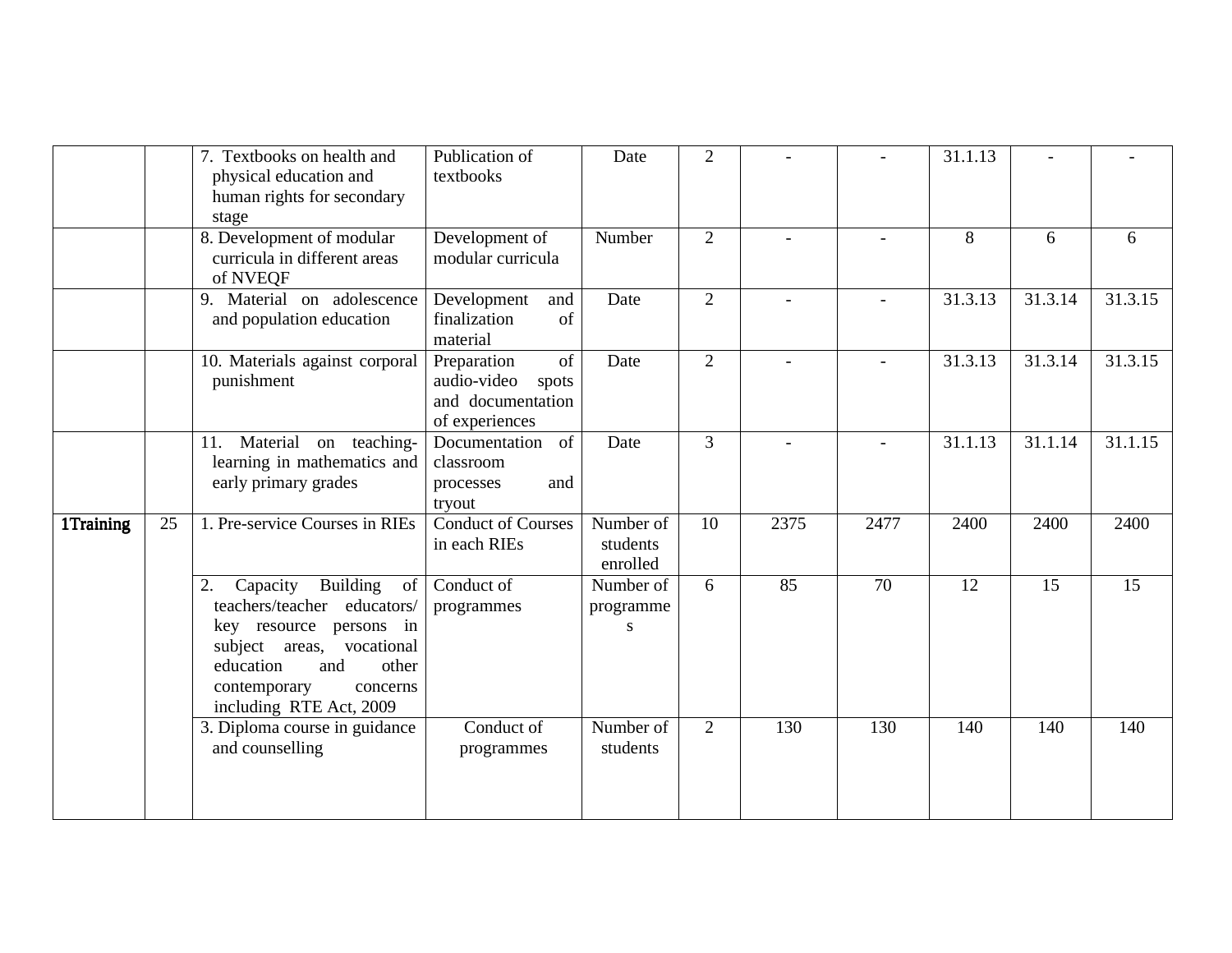|                  |    | 4 Training Programme on E-<br>Learning for teacher<br>educators of DIET, CTE,<br><b>IASE</b> and CIET                                        | Conduct of<br>programme                                | Date                  | $\overline{3}$ |                |                | 31.1.13        |                |                |
|------------------|----|----------------------------------------------------------------------------------------------------------------------------------------------|--------------------------------------------------------|-----------------------|----------------|----------------|----------------|----------------|----------------|----------------|
|                  |    | 5. Popularization of Source<br>Book on assessment at the<br>primary level                                                                    | Conduct of<br><b>Regional Meetings</b>                 | Date                  | $\overline{2}$ |                | 10.3.12        | 201.1.13       |                |                |
|                  |    | 6. Training of state resource<br>persons in population and<br>adolescent education                                                           | Conduct of two<br>training<br>programmes               | Date                  | $\overline{2}$ |                |                | 15.11.12       | 15.11.13       | 15.11.14       |
| <b>Extension</b> | 15 | 1. Publication of Journals                                                                                                                   | Finalization of<br>Manuscripts                         | Number of<br>journals | $\overline{2}$ | 24             | 24             | 24             | 24             | 24             |
|                  |    | 2. Conduct of National Talent<br><b>Search Examination Scheme</b>                                                                            | Declaration of<br>results                              | Date                  | $\overline{2}$ | 31.8.10        | 31.8.11        | 1.1.13         | 31.8.13        | 31.8.14        |
|                  |    | 3. NCERT Doctoral<br>Fellowships                                                                                                             | Selection of<br>candidates                             | Date                  | $\overline{2}$ | 27.7.10        | 31.7.10        | 31.8.12        | 31.8.13        | 31.8.14        |
|                  |    | 4. Organisation Of Jawaharlal<br>Nehru Exhibition For<br>Science and Environmental<br><b>Education For Children</b>                          | Number of<br>participating<br>States/<br>Organizations | Number                | $\overline{2}$ | 40             | 40             | 40             | 40             | 40             |
|                  |    | 5. National Project Progress<br><b>Workshops of National</b><br>Population Education<br>Project and Adolescent<br><b>Education Programme</b> | Organization of<br>workshops/<br>meetings              | Number                | $\overline{2}$ | $\overline{4}$ | $\overline{4}$ | $\overline{3}$ | $\overline{3}$ | $\overline{3}$ |
|                  |    | Organization<br>of<br>6.<br>$_{\rm CO-}$<br>activities<br>curricular<br>on<br>population<br>and adolescent<br>education                      | Organizations of<br>programmes                         | Date                  | $\overline{2}$ |                | $\sim$         | 31.3.13        | 31.3.14        | 31.3.15        |
|                  |    | 7. Outreach Programme for<br>Peace Education                                                                                                 | Conduct of<br>programme                                | Date                  | 1              | 15.6.10        | 30.7.11        | 30.6.12        |                |                |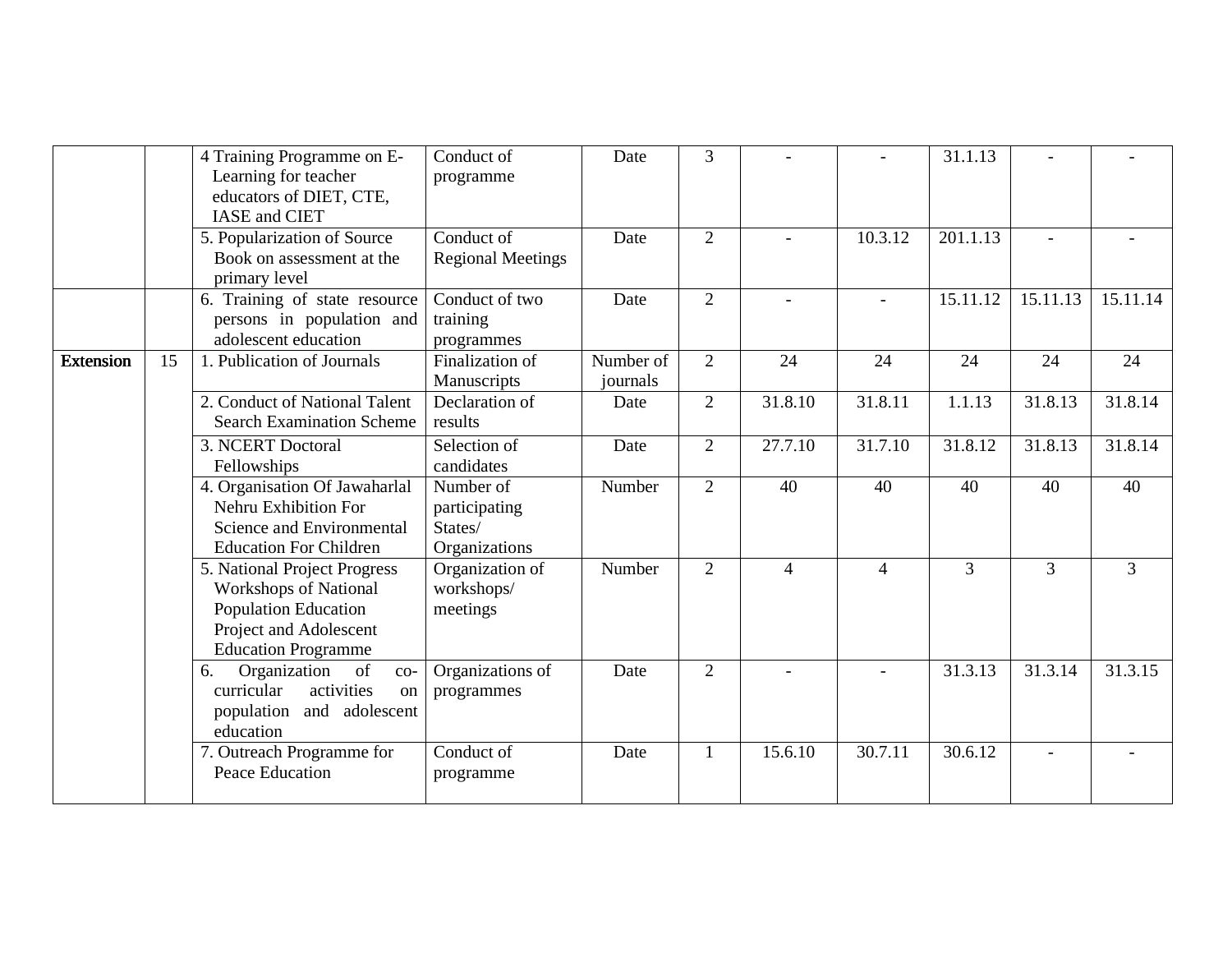|                   |   | 8. All India Children's        | Timely            | Date | $\overline{2}$ | 21.1.11 | 10.2.12 | 16.11.12 | 20.3.14 | 20.3.15 |
|-------------------|---|--------------------------------|-------------------|------|----------------|---------|---------|----------|---------|---------|
|                   |   | <b>Educational Audio-video</b> | organization      |      |                |         |         |          |         |         |
|                   |   | Festival                       |                   |      |                |         |         |          |         |         |
| <b>Improving</b>  | 4 | Develop RFD for all            | Percentage of RCs | $\%$ | $\overline{4}$ |         | 100     | 100      | 100     | 100     |
| Internal          |   | <b>Responsibility Centres</b>  | converted         |      |                |         |         |          |         |         |
| <b>Efficiency</b> |   |                                |                   |      |                |         |         |          |         |         |
| Efficient         | 4 | Timely submission of draft for | On-time           | Date | $\overline{4}$ |         | 15.2.12 | 14.4.12  | 15.4.13 | 15.4.14 |
| Functio-          |   | approval and results           | submission        |      |                |         |         |          |         |         |
| ning of the       |   |                                |                   |      |                |         |         |          |         |         |
| <b>RFD</b>        |   |                                |                   |      |                |         |         |          |         |         |
| <b>System</b>     |   |                                |                   |      |                |         |         |          |         |         |
| <b>Ensuring</b>   | 2 | Submission of Budget           | Timely submission | $\%$ | $\overline{2}$ |         | 100     | 100      | 100     | 100     |
| $Comp-$           |   | Estimate, Preparation of       | of Annual Account |      |                |         |         |          |         |         |
| liance to         |   | Annual Account within          |                   |      |                |         |         |          |         |         |
| Financial         |   | stipulated time                |                   |      |                |         |         |          |         |         |
| Account-          |   |                                |                   |      |                |         |         |          |         |         |
| ability           |   |                                |                   |      |                |         |         |          |         |         |

\* Mandatory Objectives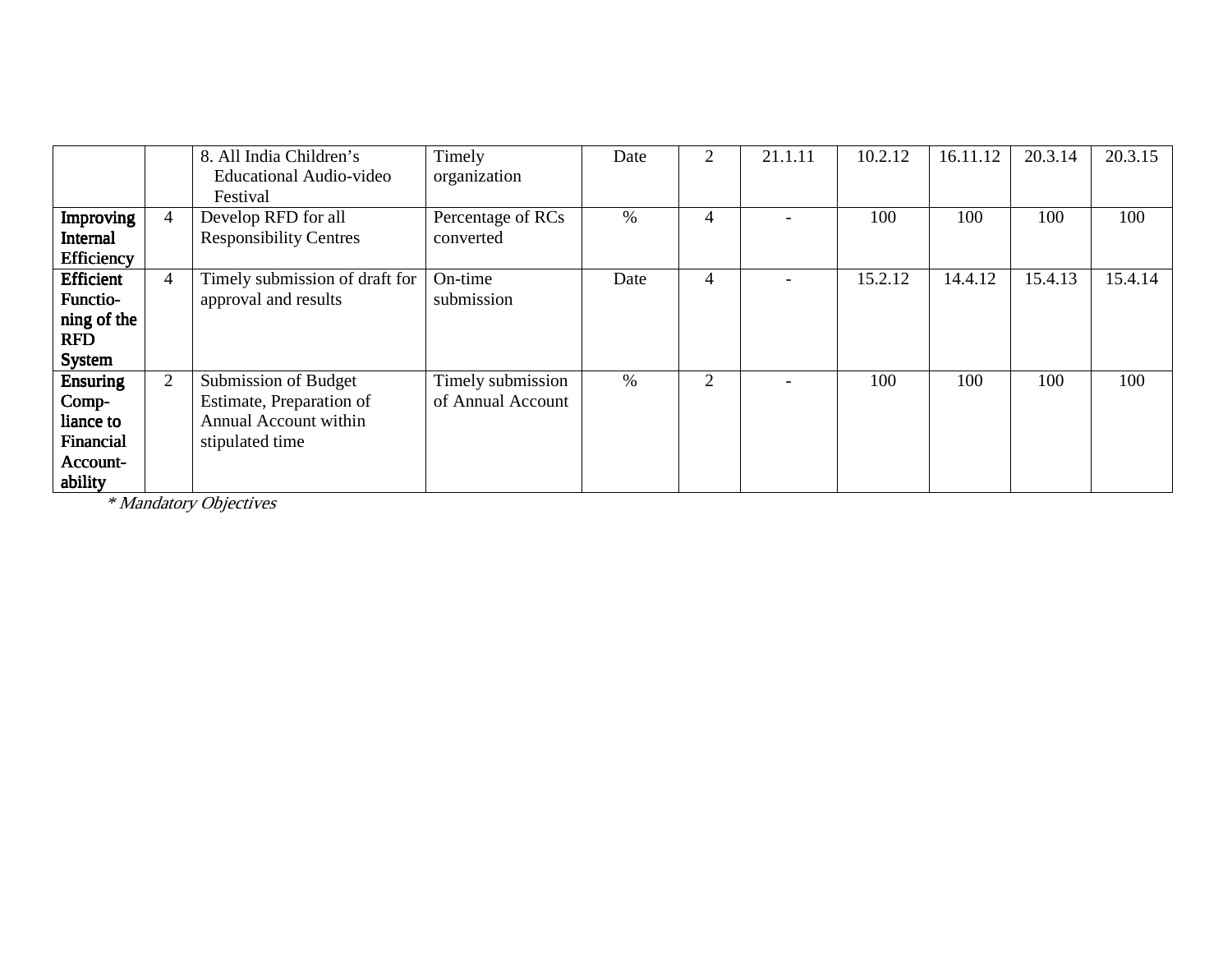# Section 4: Description and definition of success indicators and proposed measurement methodology

| SN <sub></sub> | <b>Success Indicator</b>                                               | <b>Description/Definition</b>                                                                                                                                                                                                                                                                                                                                           |
|----------------|------------------------------------------------------------------------|-------------------------------------------------------------------------------------------------------------------------------------------------------------------------------------------------------------------------------------------------------------------------------------------------------------------------------------------------------------------------|
| 1.             | Development of research designs,<br>tools, and conduct of studies      | Studies will be taken up on issues like RTE, CCE, Classroom transaction, curriculum, teacher education,<br>ICT, etc. Research designs and tools will be developed. Field work, data analysis and report writing will<br>be completed.                                                                                                                                   |
| 2.             | Processing of new proposals and<br>releasing funds to ongoing projects | Throughout the year, research proposals are received for financial support under the scheme of<br>Educational Research and Innovations Committee (ERIC). These proposals are processed for financial<br>support. Also, funds are released for ongoing projects after evaluation of their progress report.                                                               |
| 3.             | Theses submitted                                                       | A number of students are pursuing Ph.D. at each RIEs. Those who complete their work submit theses for<br>the award of Ph.D degree.                                                                                                                                                                                                                                      |
| 4.             | Tryout<br>Development,<br>and<br>finalization of manuscripts           | Based on CCE, NCERT proposes to develop source books. The manuscripts will be tried out, finalized,<br>and printed for wider dissemination                                                                                                                                                                                                                              |
| 5              | Design and development                                                 | The subject specific kits for upper-primary and secondary levels will be designed and developed.                                                                                                                                                                                                                                                                        |
| 6.             | Number of students enrolled                                            | The four RIEs conduct various pre-service teacher education courses (like B.Sc.Ed., B.Ed., M.Ed.,<br>M.Phil., etc.). The number of students in the four RIEs enrolled during the year will be considered.                                                                                                                                                               |
| 7.             | <b>Conduct of Programmes</b>                                           | The NCERT constituents conduct in-service training programmes throughout the country for teachers,<br>teacher educators, key functionaries, and others. The number of programmes organized and number of<br>participants attending these courses will be considered.                                                                                                    |
| 8.             | Number of journals                                                     | NCERT brings out journals such as <i>Indian Educational Review</i> (biannually), <i>Indian Educational</i><br>Abstracts (biannually), Journal of Indian Education (quarterly), Bhartiya Adhunik Shiksha (quarterly),<br>School Science (quarterly), Primary Teacher (quarterly), and Prathamik Shikshak (quarterly). Altogether<br>24 issues are brought out in a year. |
| 9.             | Declaration of results of NTSE                                         | 1000 students are awarded scholarship after State level and national level tests. The indicator shows the<br>date of declaration of national level examination.                                                                                                                                                                                                         |
| 10             | Selection of candidates for NCERT<br>Doctoral Fellowships              | Ten candidates are selected every year by a two phase selection process: Phase I-Screening of<br>applications, Phase II- Seminar presentation and interview of shortlisted candidates in Phase I. The<br>indicator shows the date of declaration of final result.                                                                                                       |

Other success indicators are self-explanatory.